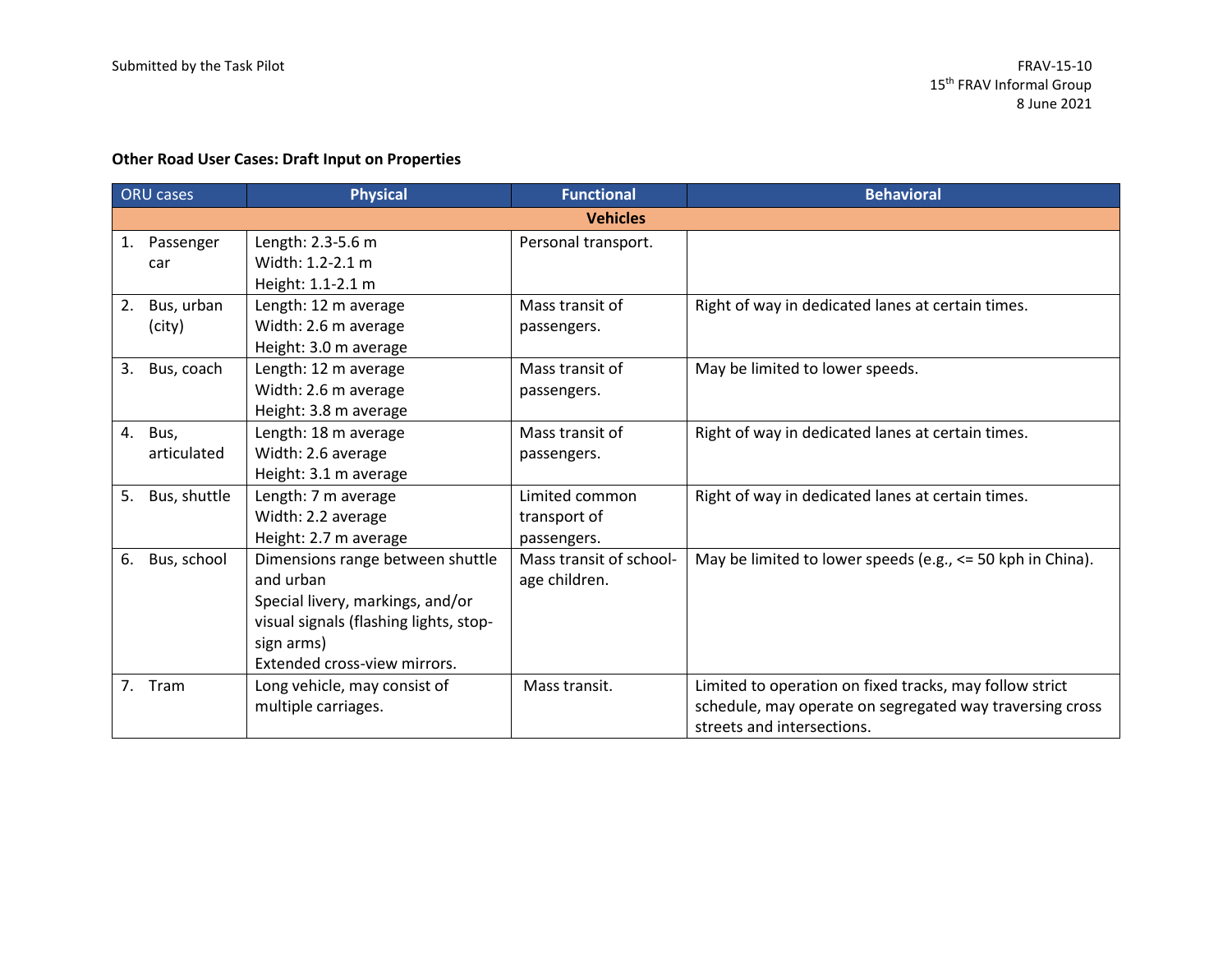| <b>ORU</b> cases |                                                                     | <b>Physical</b>                                                                                                                                | <b>Functional</b>                                                                                                 | <b>Behavioral</b>                                                                                                                                   |  |
|------------------|---------------------------------------------------------------------|------------------------------------------------------------------------------------------------------------------------------------------------|-------------------------------------------------------------------------------------------------------------------|-----------------------------------------------------------------------------------------------------------------------------------------------------|--|
|                  | <b>Vehicles</b>                                                     |                                                                                                                                                |                                                                                                                   |                                                                                                                                                     |  |
| 8.               | Goods vehicle                                                       |                                                                                                                                                |                                                                                                                   |                                                                                                                                                     |  |
| 9.               | Dangerous goods vehicle                                             | Large size vehicle, special<br>markings to signal function.                                                                                    | Vehicle specially designed for<br>transport of toxic, inflammable,<br>explosive, or otherwise<br>dangerous goods. | May operate at lower relative speeds,<br>other vehicles may be required to keep<br>a longer distance from these vehicles<br>to reduce safety risks. |  |
|                  | 10. Long, large vehicle                                             | <b>Exceptional dimensions</b>                                                                                                                  |                                                                                                                   | May operate at low relative speeds.                                                                                                                 |  |
|                  | 11. Vehicles transporting<br>protruding cargo                       | Elements projecting into<br>space beyond chassis,<br>objects may have flags or<br>other markings.                                              |                                                                                                                   |                                                                                                                                                     |  |
|                  | 12. Vehicles towing trailers                                        |                                                                                                                                                |                                                                                                                   |                                                                                                                                                     |  |
|                  | 13. Vehicles towing combination<br>trailers                         | <b>Exceptional length</b>                                                                                                                      |                                                                                                                   |                                                                                                                                                     |  |
|                  | 14. Special convoys, slow-moving<br>vehicles                        | Group of vehicles acting as a<br>single unit, may be preceded<br>or followed by special<br>vehicles.<br>Special markings and light<br>signals. | Special goods transport                                                                                           | May operate at low relative speeds.<br>Operate as single vehicle.<br>Special rights of passage.                                                     |  |
|                  | 15. Caravans/recreational<br>vehicles, including towing<br>trailers |                                                                                                                                                |                                                                                                                   |                                                                                                                                                     |  |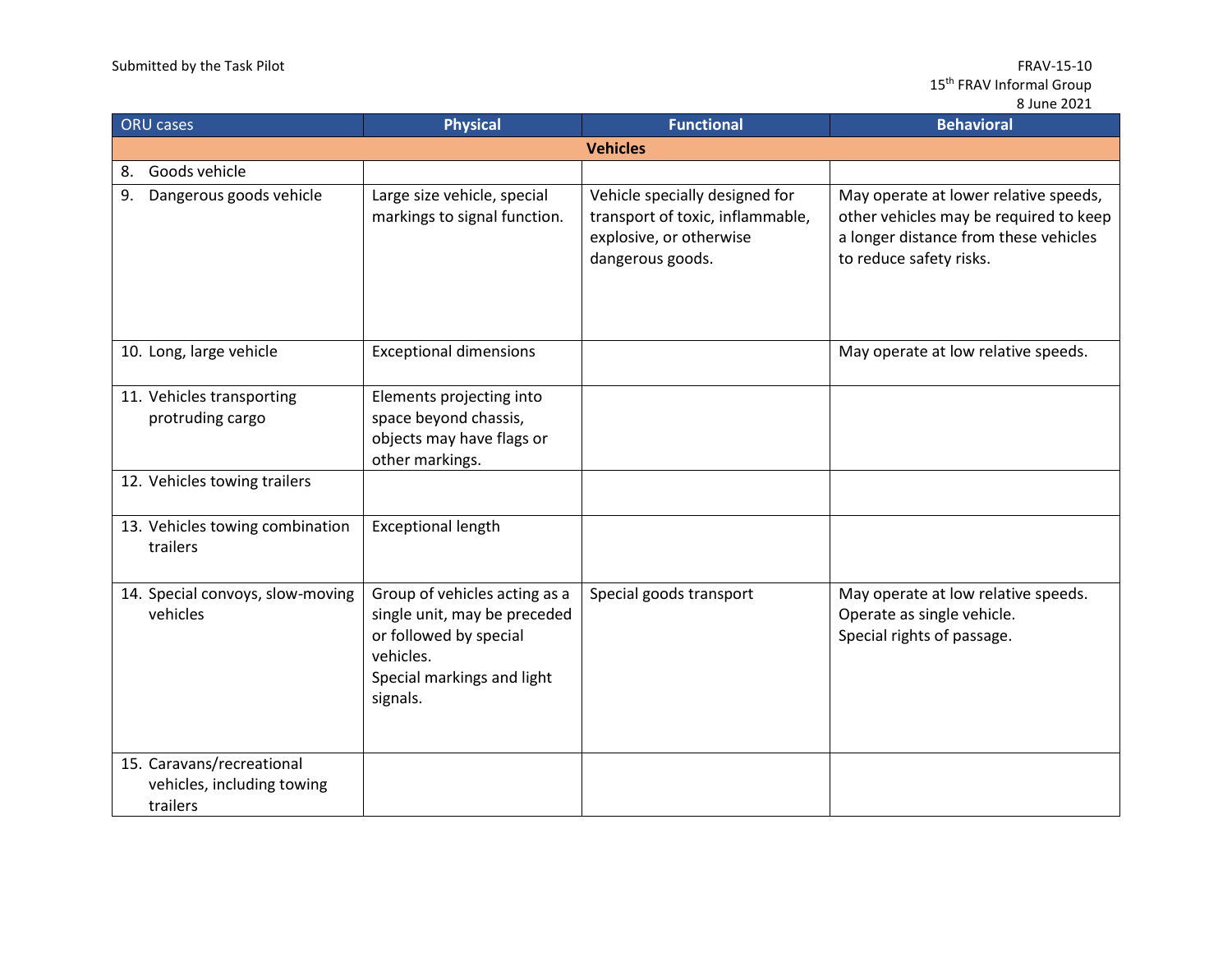| <b>ORU</b> cases             | <b>Physical</b>                                                                                              | <b>Functional</b>                                                                                                                                                                                                               | <b>Behavioral</b>                                                                                                 |  |  |
|------------------------------|--------------------------------------------------------------------------------------------------------------|---------------------------------------------------------------------------------------------------------------------------------------------------------------------------------------------------------------------------------|-------------------------------------------------------------------------------------------------------------------|--|--|
| <b>Vehicles</b>              |                                                                                                              |                                                                                                                                                                                                                                 |                                                                                                                   |  |  |
| 16. Agricultural<br>vehicles | Dimensions may differ from<br>conventional road vehicles,<br>may have special markings<br>and light signals. | Designed for off-road use.                                                                                                                                                                                                      | May operate at low relative<br>speeds                                                                             |  |  |
| 17. Street<br>sweepers       | May have special audible and<br>light signals and visual<br>markings.                                        | Environmental, road maintenance.                                                                                                                                                                                                | May operate at low relative<br>speeds                                                                             |  |  |
| 18. Road<br>sprinklers       | May have special audible and<br>light signals and visual<br>markings, tank dimensions<br>may differ.         | Environmental, road maintenance.                                                                                                                                                                                                | May operate at low relative<br>speeds<br>Sprays liquid on roadway.                                                |  |  |
| 19. Training cars            | May have special visual<br>markings to signal possible<br>use by student driver                              | Driver education.                                                                                                                                                                                                               | May behave in ways different<br>from vehicles driven by<br>licensed drivers (slower speed,<br>hesitant maneuvers) |  |  |
| 20. Cranes,<br><b>NRMM</b>   | May have special livery, visual<br>markings, and/or light signals.<br>Large size.                            | Off-road operation. Include mobile machines, and<br>transportable industrial equipment or vehicles which<br>are fitted with an internal combustion engine and not<br>intended for transporting goods or passengers on<br>roads. | Construction sites may have<br>special entries/exits into<br>roadway.                                             |  |  |
| 21. Fire trucks              | Special livery, markings,<br>audible, light signals.                                                         | Rapid, safety-critical transport.                                                                                                                                                                                               | Higher relative speeds.<br>Special rights of passage.<br>Exemptions from traffic laws.                            |  |  |
| 22. Ambulances               | Special livery, markings,<br>audible, light signals.                                                         | Rapid, safety-critical transport.                                                                                                                                                                                               | Higher relative speeds.<br>Special rights of passage.<br>Exemptions from traffic laws.                            |  |  |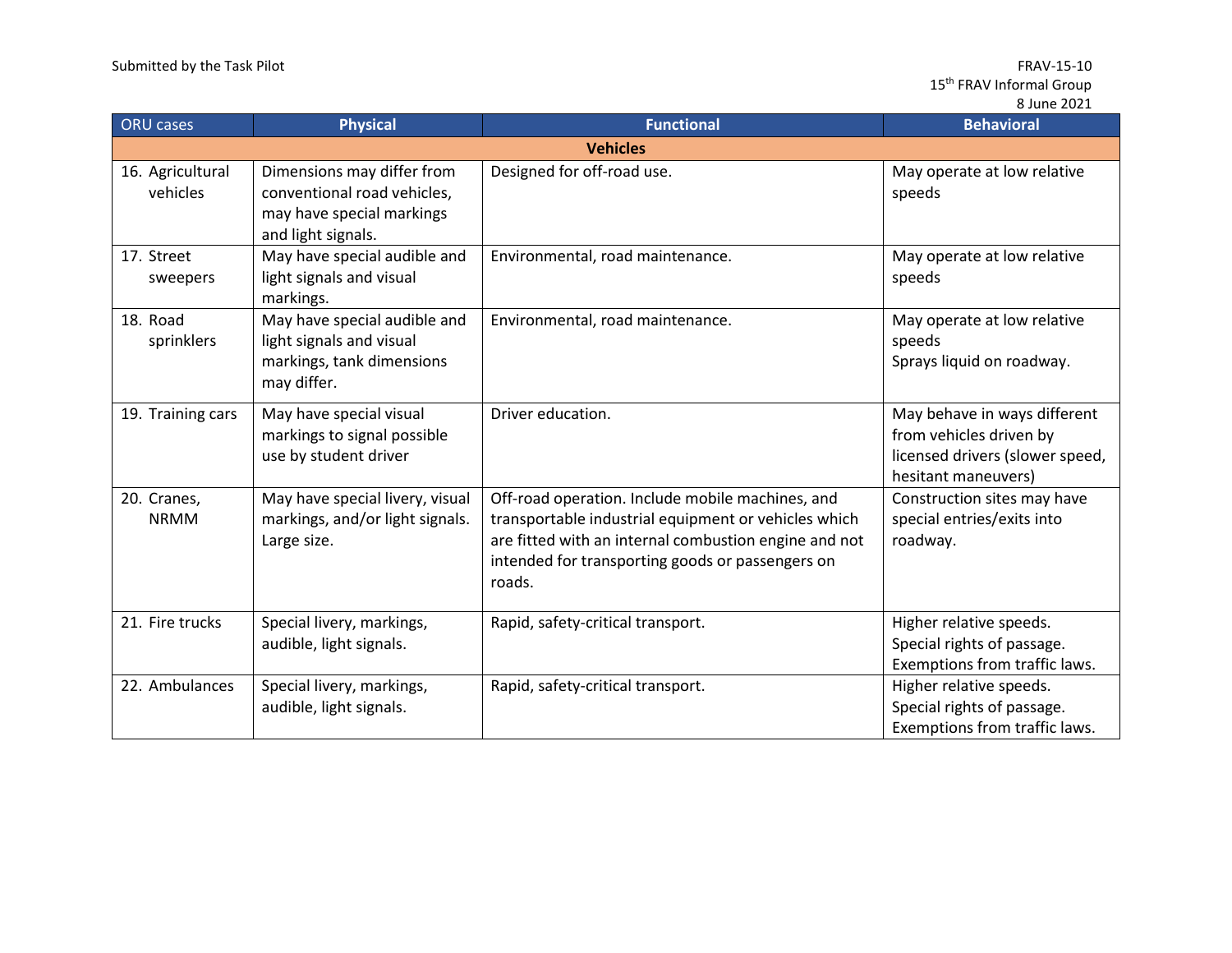| <b>ORU</b> cases                                 | <b>Physical</b>                                                                                                                                                       | <b>Functional</b>                                                      | <b>Behavioral</b>                                                                                                                                        |  |
|--------------------------------------------------|-----------------------------------------------------------------------------------------------------------------------------------------------------------------------|------------------------------------------------------------------------|----------------------------------------------------------------------------------------------------------------------------------------------------------|--|
| <b>Vehicles</b>                                  |                                                                                                                                                                       |                                                                        |                                                                                                                                                          |  |
| 23. Police vehicles                              | Special livery, markings,<br>audible, light signals.                                                                                                                  | Rapid, safety-critical transport.<br>Law enforcement: road and vehicle | Higher relative speeds.<br>Special rights of passage.<br>Exemptions from traffic laws.<br>Signal motorists to stop.                                      |  |
| 24. Rescue vehicles                              | Special livery, markings,<br>audible, light signals.                                                                                                                  | Rapid, safety-critical transport.                                      | Higher relative speeds.<br>Special rights of passage.<br>Exemptions from traffic laws.                                                                   |  |
| 25. Disabled (broken down)<br>vehicles           | Abnormal position on<br>roadway.<br>Hazard flashers.                                                                                                                  |                                                                        | May be stopped in emergency lane,<br>road shoulder, protruding or fully in<br>lanes of travel. May move to rejoin<br>traffic. May have occupants nearby. |  |
| 26. Other automated/<br>connected (V2V) vehicles |                                                                                                                                                                       |                                                                        | These vehicles need to have two-way<br>information exchange with road side<br>unit or other automated/connected<br>vehicles.                             |  |
|                                                  |                                                                                                                                                                       | <b>Pedestrians/VRU</b>                                                 |                                                                                                                                                          |  |
| 27. Child pedestrian                             | <b>Size</b><br>Vulnerable<br>Children usually move<br>slowly, also the size of<br>child are smaller than<br>adult, which would lead<br>more damage during a<br>crash. |                                                                        | Slow speed<br>Unpredictable motion<br>Children may perform iregular<br>behaviour, such as sudden cut<br>in, sudden swerve                                |  |
| 28. Adult pedestrian                             | They are vulnerable<br>during a crash with<br>vehicles.                                                                                                               |                                                                        |                                                                                                                                                          |  |
| 29. Persons with disabilities                    | They are vulnerable<br>during a crash with<br>vehicles.                                                                                                               |                                                                        | Persons with disabilities move slower<br>than regular person.                                                                                            |  |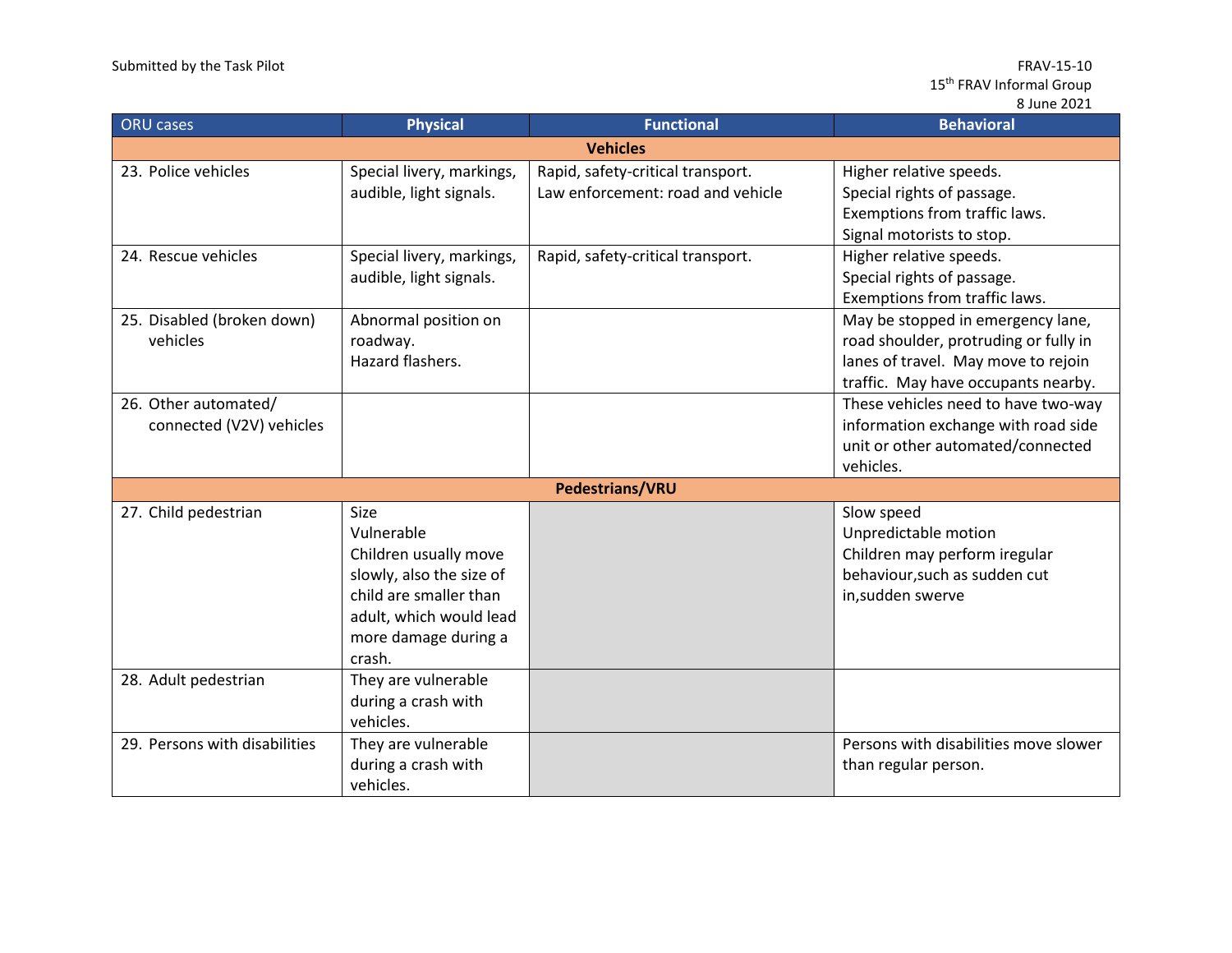| <b>ORU</b> cases                                                       | <b>Physical</b>                                                     | <b>Functional</b>                                                                                                 | <b>Behavioral</b>                                                     |  |  |
|------------------------------------------------------------------------|---------------------------------------------------------------------|-------------------------------------------------------------------------------------------------------------------|-----------------------------------------------------------------------|--|--|
|                                                                        |                                                                     | <b>Pedestrians/VRU</b>                                                                                            |                                                                       |  |  |
| 30. 4. Hearing-impaired<br>pedestrians                                 | They are vulnerable<br>during a crash with<br>vehicles.             |                                                                                                                   | They are not sensetive to the warning<br>sound of car horn.           |  |  |
| 31. 5. Visually impaired<br>pedestrians                                | They are vulnerable<br>during a crash with<br>vehicles.             |                                                                                                                   | They usually walk along with guiding<br>device (guide dog or person). |  |  |
| 32. 6. Road-work crews                                                 | They wear uniform,<br>with specific patterns or<br>visual markings. | They are in responsible to direct the<br>traffic flow, with specific gesture, lights<br>or other assist measures. | They have the right                                                   |  |  |
| 33. Police officer (on foot)                                           |                                                                     |                                                                                                                   | They have the right to signal a vehicle                               |  |  |
| 34. Police officer (in vehicle)                                        |                                                                     |                                                                                                                   | to pull to the side of the road and do a<br>inspection.               |  |  |
| 35. Persons directing traffic                                          |                                                                     |                                                                                                                   |                                                                       |  |  |
| 36. Persons pushing strollers                                          | Move slowly, easy to<br>detect and recognise.                       |                                                                                                                   |                                                                       |  |  |
| 37. Persons in wheelchairs                                             |                                                                     |                                                                                                                   |                                                                       |  |  |
| 38. Motorists on the roadside<br>(stranded vehicles,<br>changing tire) |                                                                     |                                                                                                                   |                                                                       |  |  |
| <b>Cyclist</b>                                                         |                                                                     |                                                                                                                   |                                                                       |  |  |
| 39. Bicyclists                                                         | Move slowly. They are                                               |                                                                                                                   |                                                                       |  |  |
| 40. e-Bike users                                                       | vulnerable during a                                                 |                                                                                                                   |                                                                       |  |  |
| 41. Skaters (roller,<br>skateboard)                                    | crash with vehicles.                                                |                                                                                                                   |                                                                       |  |  |
| 42. Motorcycles                                                        | They are vulnerable                                                 |                                                                                                                   |                                                                       |  |  |
| 43. Mopeds/scooters                                                    | during a crash with                                                 |                                                                                                                   |                                                                       |  |  |
| 44. Powered three-wheelers                                             | vehicles.                                                           |                                                                                                                   |                                                                       |  |  |
| 45. Quadricycles                                                       |                                                                     |                                                                                                                   |                                                                       |  |  |